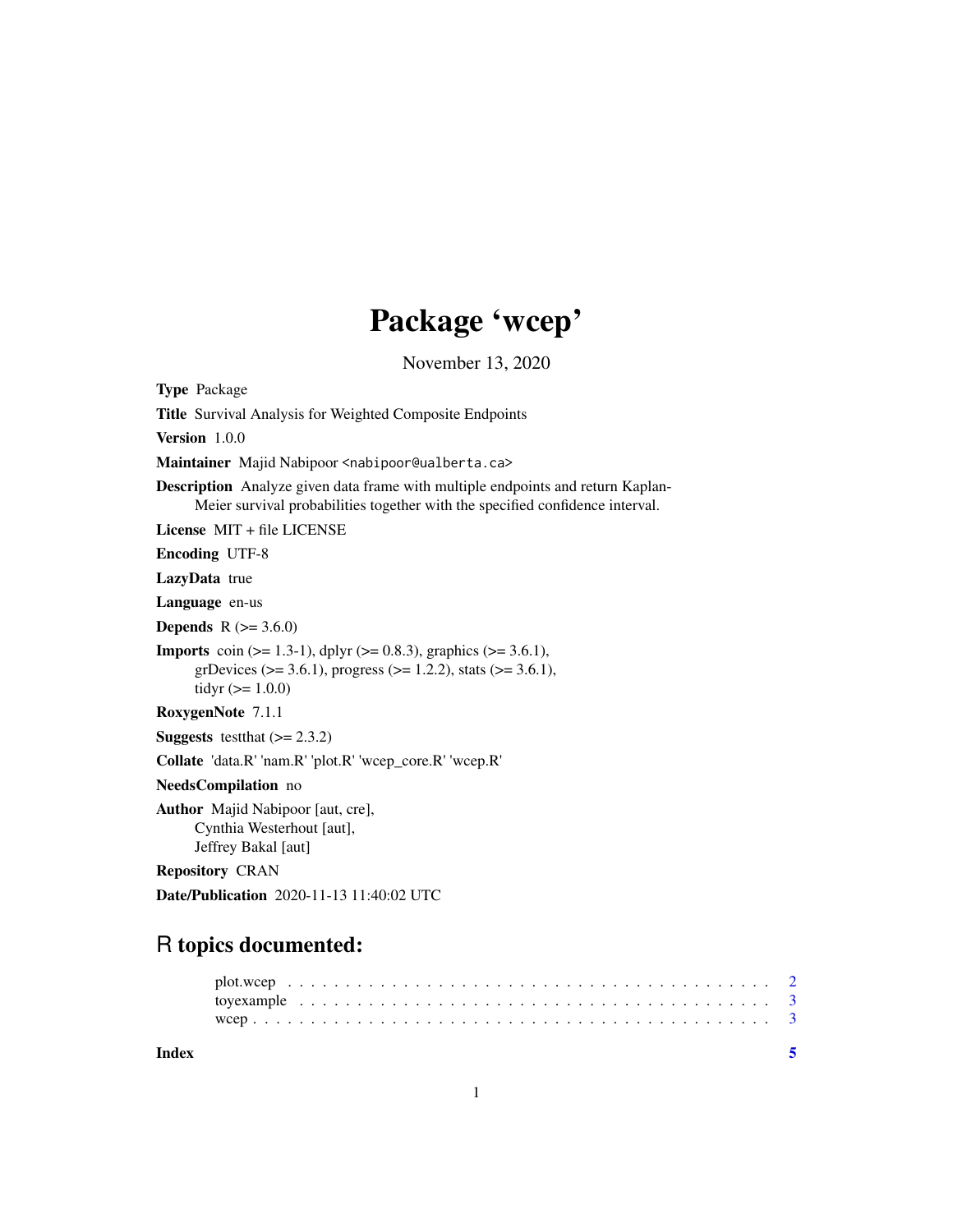<span id="page-1-0"></span>plot.wcep *wcep plot*

# Description

Create a plot of Kaplan-Meier curve with its specified confidence interval

## Usage

```
## S3 method for class 'wcep'
plot(
 x,
 \sin = " ",
 type = "n",lty = NULL,lwd = NULL,xlab = " ",
 ylab = "Survival Probability",
 xlim = NULL,
 ylim = NULL,
 cex = NULL,...
\mathcal{L}
```
# Arguments

| X        | is an object of class "weep"                                            |
|----------|-------------------------------------------------------------------------|
| main     | title of plot                                                           |
| type     | type of plot                                                            |
| lty      | line type                                                               |
| lwd      | line width                                                              |
| xlab     | first axis label                                                        |
| ylab     | second axis label                                                       |
| xlim     | first axis limits                                                       |
| ylim     | second axis limits                                                      |
| cex      | legend font size                                                        |
| $\cdots$ | other parameters of generic "plot" have no use here setOldClass("wcep") |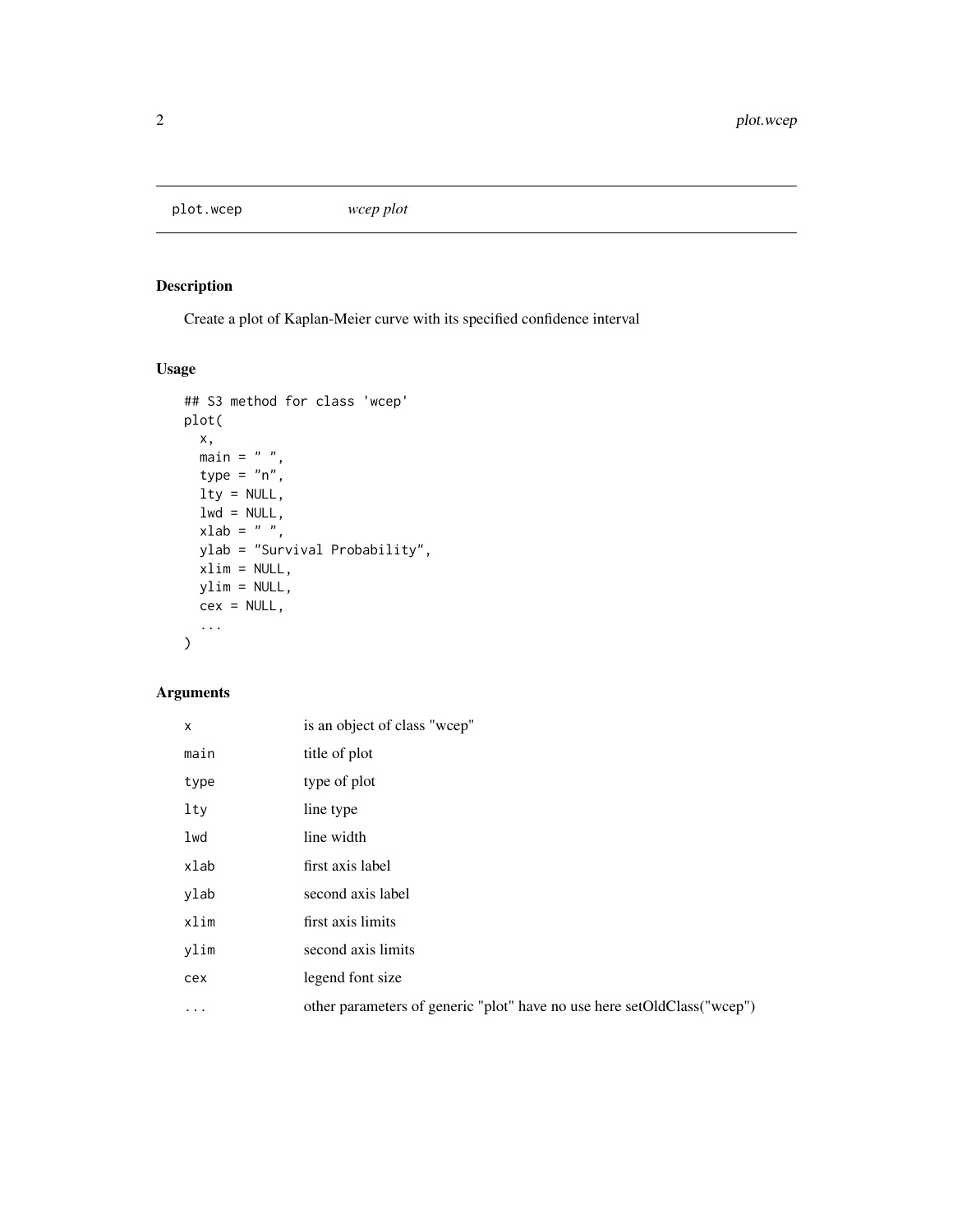<span id="page-2-0"></span>

#### Description

A data set containing patient IDs, event types, event times, and gender of 100 patients

#### Usage

toyexample

#### Format

A data frame with 104 rows and 4 columns

- PTID ID number of patients
- EvTp Event Types: SHK as Shock, CHF as Congestive Heart Failure, REMI as Recurrent Myocardial Infarction, DTH as Death; and N as No event

EvTm Event Time (day)

sex Gender of patients, M as Male, F as Female

@source It is a generated example based on ASSENT-3. Armstrong PW, Westerhout CM, Van de Werf F, Califf RM, Welsh RC, Wilcox RG, Bakal JA Refining clinical trial composite outcomes: an application to the Assessment of the Safety and Efficacy of a New Thrombolytic-3 (ASSENT-3) trial <https://pubmed.ncbi.nlm.nih.gov/21570513>

wcep *Analysis of weighted composite endpoints*

#### Description

Analyze given data frame and return Kaplan-Meier survival probabilities together with the specified confidence interval. wcep modifies Kaplan-Meier curve by taking into account severity weights of different event. Alternative methods are Anderson Gill model and win ratio of composite outcomes.The function takes event dataset and user-specified severity weights to generate a modified Kaplan-Meier curve and comparison statistics based on the weighted composite endpoint method. The user supplies the event data set, the weights, and the factor to split on . The package will generate the weighted survival curve, confidence interval and test the differences between the two groups.

#### Usage

 $wcep(x, EW, alpha = 0.05, split = FALSE)$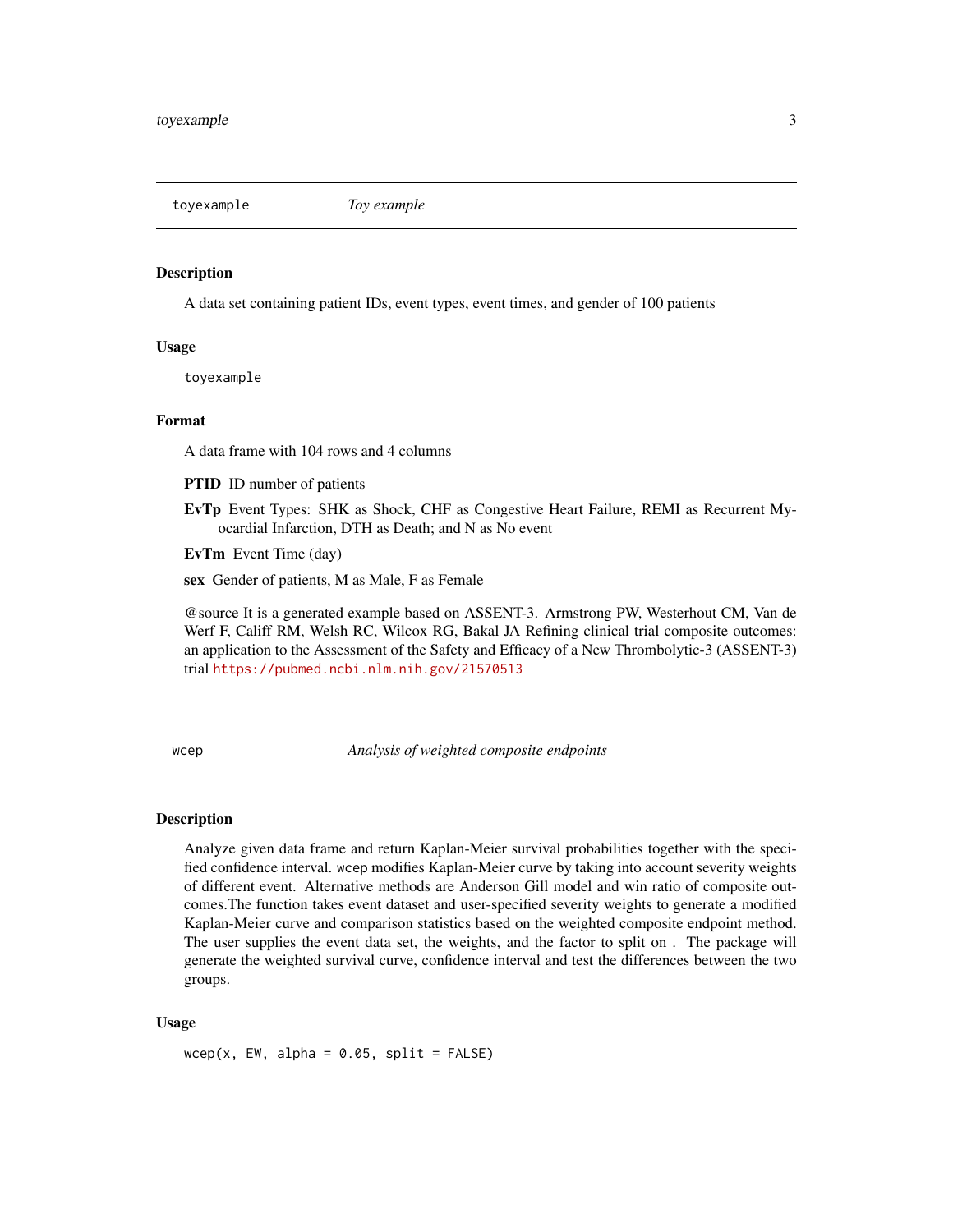#### <span id="page-3-0"></span>Arguments

| x     | This data frame usually has 3 columns. The first column specifies patient ID,<br>which is a character or numeric vector, the second column is a factor with char-<br>acter values of event types. The third column is a numeric vector of event times.<br>If split $=$ TRUE, then the forth column is a character vector of split groups of at<br>most two groups, like gender. |
|-------|---------------------------------------------------------------------------------------------------------------------------------------------------------------------------------------------------------------------------------------------------------------------------------------------------------------------------------------------------------------------------------|
| EW    | This data frame has two columns. The first column specifies a character vector<br>of event types. The second column specify weights. The naming of event types<br>in x and EW should be exactly similar.                                                                                                                                                                        |
| alpha | A numeric value between 0-1 which specifies the confidence level, if it is not<br>specified, by default is 0.05.                                                                                                                                                                                                                                                                |
| split | A logical value of T or F which allows to compare two groups.                                                                                                                                                                                                                                                                                                                   |

#### References

Bakal J., Westerhout C. M., Armstrong P. W. (2015) Impact of weighted composite compared to traditional composite endpoints for the design of randomized controlled trails, Statistical Methods in Medicine Research Vol. 24(6) 980-988

#### Author(s)

Majid Nabipoor: nabipoor@ualberta.ca, Cynthia Westerhout: cindy.westerhout@ualberta.ca, Jeffrey Bakal: jbakal@ualberta.ca

## See Also

[coxph](#page-0-0) for Anderson Gill model

#### Examples

```
data(toyexample)
#event weights
EW \le data.frame(event = c('CHF','DTH','SHK','REMI'), weight = c(0.3,1,0.5,0.2))
res1 <- wcep(toyexample, EW)
str(res1)
res1$survival_probabilities
plot(res1)
#comparing two genders
res2 <- wcep(toyexample, EW, split=TRUE)
plot(res2)
#wilcox and t test
res2$Wilcoxontest
res2$t_test
```